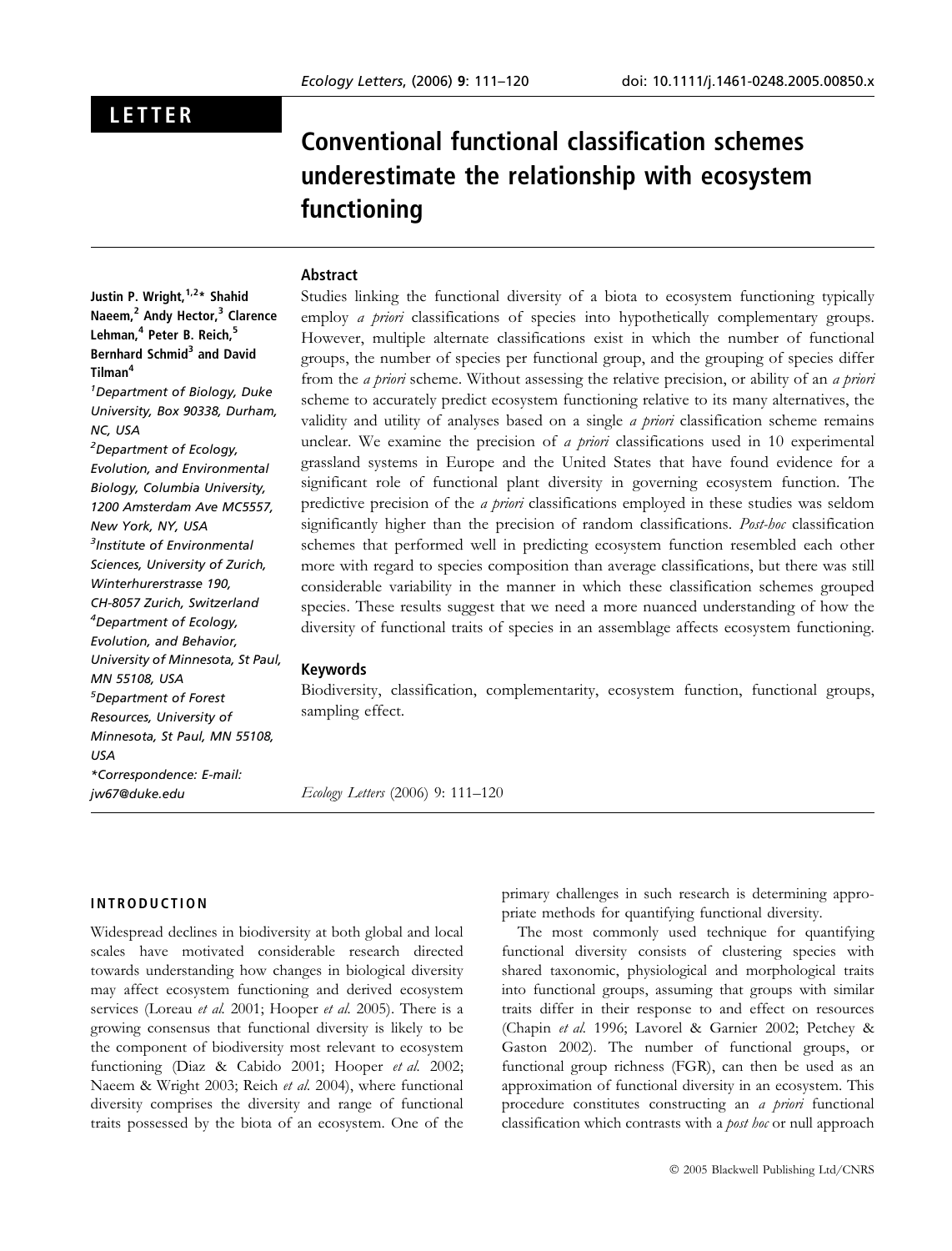in which all possible functional classification schemes are examined, irrespective of the ecological or evolutionary relationships that cluster species, and the scheme that best predicts ecosystem response to biodiversity loss is considered the most appropriate functional classification. While there are merits to both methods, the relative precision of an a priori scheme to capture functional diversity can only be assessed by comparing it against its many alternatives.

Most studies examining the effects of FGR on ecosystem functioning have focused on plant diversity, and have employed a functional classification scheme based on the well-established plant functional groups of grasses, nonleguminous forbs, and legumes (Tilman et al. 1997; Hector et al. 1999; Naeem et al. 1999; Symstad 2000; Reich et al. 2001), with occasional refinements such as separating grasses into  $C_3$  and  $C_4$  grasses (Tilman et al. 1997; Reich et al. 2001), separating forbs into tall or short forbs (Roscher et al. 2004), or separating forbs into woody and non-woody plants (Tilman et al. 1997). While not universally used (Hooper & Vitousek 1997; Hooper & Dukes 2004), these functional types encompass a variety of trait differences and are assumed to represent groups that differentially influence most terrestrial ecosystem functions including net primary productivity, carbon sequestration, nitrogen retention, decomposition, and other processes that affect carbon and nitrogen cycling. We will refer to this widely used grass– forb–legume functional classification scheme as the a priori grass/forb/legume (GFL) classification.

Although widely used, this a priori GFL classification scheme represents only one of many possible schemes and its precision remains unknown. For example, S species could be classified into anywhere from 1 to  $S - 1$  groups and for each level of  $F_{\text{max}}$  (i.e. number of groups into which the species are divided) there exists a large number of ways species can be classified. For example, given the 34 species used in the Silwood Park site of the BIODEPTH experiment (Hector et al. 1999), one could construct over  $10^{28}$  possible classification schemes. Classification schemes will vary in their ability to account for covariance between FGR and ecosystem functioning in experimental plots. The higher the covariance explained, the higher the precision of the classification scheme.

The *a priori* GFL classification has been widely used in grassland systems (Naeem & Wright 2003) because it is believed to classify plants by their impacts on ecosystem functions relatively effectively, a possibility supported by regression analyses of results from combinatorial manipulative experiments of grassland plant diversity (Tilman et al. 1997; Hector et al. 1999; Reich et al. 2001). However, given the lack of empirical support that explicitly demonstrates that species within these functional groups possess complementary traits, and even some evidence to the contrary (Craine et al. 2002; but see Roscher et al. 2004), the GFL

classification might best be considered a 'candidate' grouping (Vitousek & Hooper 1993). Support for the a priori GFL classification is provided by Petchey (2004) who bootstrapped the  $F$  ratio of the change in deviance caused by removing FGR from regression models that included both species richness (S) and FGR as the independent variables. By randomizing species assigned to three functional groups in the bootstrapped  $F$  ratios, Petchey (2004) confirmed that FGR, assessed using the GFL classification, was a significant determinant of ecosystem functioning at two to three of the eight sites in the BIODEPTH experiment. These results were mirrored by an analysis of the BioCON experiment which showed that FGR, again assessed using the GFL classification, had an effect on ecosystem functioning independent of species richness (Reich et al. 2004). However, to date, the ability of the 'candidate' GFL classification scheme to predict ecosystem functioning relative to alternative classification schemes with the same or different numbers of functional groups has not been tested.

Regardless of whether the a priori GFL classification scheme is the best of all possible classifications, it is still an open question as to whether any classification scheme that groups species together can effectively describe the functional diversity of an assemblage. Grouping species assumes that the traits of importance are discrete rather than continuously distributed among species, that the variance in traits is smaller within than between species (Chapin et al. 1996), and that if multiple traits are responsible for controlling ecosystem functions that these traits tend to be correlated within species, presumably due to trade-offs. To date, most evidence shows that within assemblages there tend to be fairly continuous distributions of traits (Craine et al. 2001, 2002; Reich et al. 2003; Diaz et al. 2004). While at global scales there is evidence for trade-offs between different traits thought to modify ecosystem functioning (Grime et al. 1997; Diaz et al. 2004; Wright et al. 2004), whether these trade-offs exist within assemblages that exist in a common environment is unknown (Grime 1998). Furthermore, using the same classification scheme to predict ecosystem functioning assumes that the same traits are responsible for regulating different ecosystem functions. Thus it is unclear whether or not, an 'optimal' classification exists and whether, even within a given site, the effect of functional diversity on different ecosystem functions is best captured by using a single functional classification scheme.

Here, we compare the success of the a priori GFL classification scheme in predicting three ecosystem functions in 10 experimental grassland ecosystems to randomly assembled functional classifications. We use a calculation of the similarity of the top post hoc classification schemes generated for each site and each ecosystem function to determine whether they are converging on an 'optimal' classification scheme. We also compare the similarity of the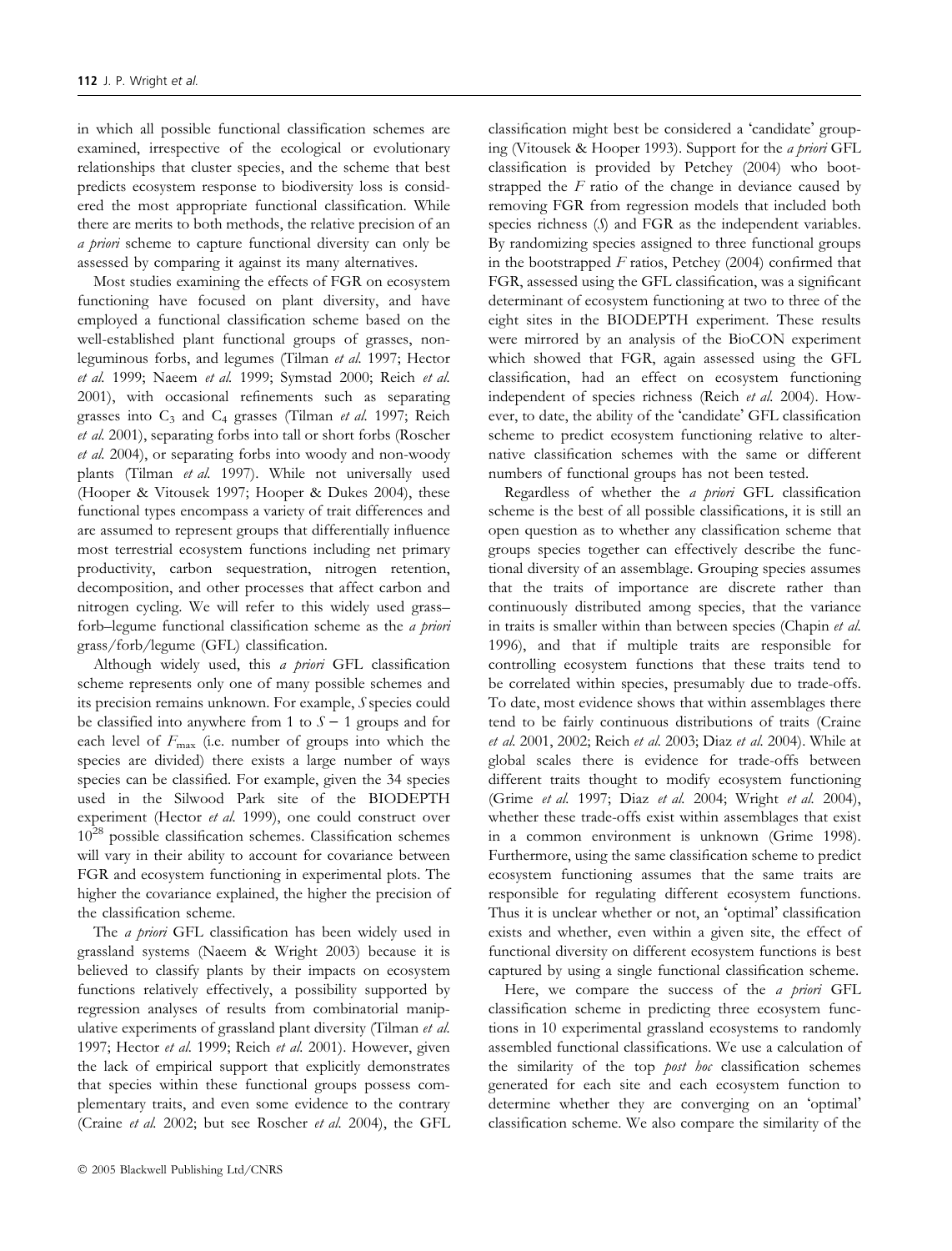top post hoc classification schemes for different ecosystem functions at a site to determine the degree to which a 'universal' classification scheme, i.e. a scheme that works equally well for all ecosystem functions, exists.

### METHODS

We examined the relationship between functional diversity and ecosystem functioning using data from grassland diversity-functioning experiments conducted at 10 sites (Table 1). Each of these experiments manipulated the species richness of plots and assessed the effect of functional diversity on ecosystem functioning by regressing plot-level measures of productivity, as estimated by aboveand below-ground peak biomass, and nutrient retention, as estimated by soil nitrogen concentrations, against the number of functional groups (as defined by the a priori GFL scheme) present in a plot. The BioCON experiment was conducted at Cedar Creek Natural History Area, Minnesota, USA (for details see Reich et al. 2001). We analysed data from the 1999 growing season in the ambient plots (i.e. no added nitrogen or  $CO<sub>2</sub>$ ). The Cedar Creek experiment was also conducted at Cedar Creek Natural History Area (for details see Tilman et al. 1997). We analysed data from the 1997 growing season (CC) and the average of data from the 2001–2002 growing season (CC2). CC2 data were averaged over 2 years to reduce subsampling variance (Lambers et al. 2004). The BIODEPTH experiment was conducted at eight different sites across Europe (for details see Hector et al. 1999; Spehn et al. 2005). We analysed data from the second year of the experiment at each site. Note that relationships between a priori FGR and ecosystem functioning may differ from values previously reported because: our analyses use data from different years than previously reported analyses, in some cases the data sets provided contained different numbers of plots than in

Table 1 The relationship between functional diversity and ecosystem functioning in grassland studies

| Site                         | Species | Plots | Functional classification | Ecosystem<br>function | $R^2$ (F vs. EF)<br>a priori | A priori<br>percentile |
|------------------------------|---------|-------|---------------------------|-----------------------|------------------------------|------------------------|
| <b>BioCON</b>                | 16      | 74    | $C_3, C_4, F, L$          | Above                 | 0.043                        | 48.2                   |
|                              |         |       |                           | Below                 | 0.001                        | 19.1                   |
|                              |         |       |                           | Soil N                | 0.114                        | 99.3                   |
| Cedar Creek (1997)           | 18      | 163   | $C_3, C_4, F, L, W$       | Above                 | 0.081                        | 40.7                   |
|                              |         |       |                           | Below                 | 0.095                        | 99.9                   |
|                              |         |       |                           | Soil N                | 0.050                        | 87.3                   |
| Cedar Creek 2 (2001-2002)    | 18      | 163   | $C_3, C_4, F, L, W$       | Above                 | 0.359                        | 43.4                   |
|                              |         |       |                           | Below                 | 0.386                        | 90.2                   |
|                              |         |       |                           | Soil N                | 0.016                        | 96.4                   |
| Germany                      | 31      | 60    | G, F, L                   | Above                 | 0.504                        | 99.9                   |
|                              |         |       |                           | Below                 | 0.016                        | 100                    |
| Portugal                     | 14      | 41    | G, F, L                   | Above                 | 0.143                        | 40.8                   |
|                              |         |       |                           | Below                 | 0.120                        | 0.4                    |
| Switzerland                  | 47      | 64    | G, F, L                   | Above                 | 0.577                        | 100                    |
|                              |         |       |                           | Below                 | 0.006                        | 89.2                   |
| Greece                       | 23      | 52    | G, F, L                   | Above                 | 0.002                        | 66.5                   |
|                              |         |       |                           | Below                 | 0.001                        | 54.8                   |
| Ireland                      | 12      | 70    | G, F, L                   | Above                 | 0.134                        | 4.6                    |
|                              |         |       |                           | Below                 | 0.038                        | 99.5                   |
| Sweden                       | 12      | 54    | G, F, L                   | Above                 | 0.269                        | 44.0                   |
|                              |         |       |                           | Below                 | 0.095                        | 2.6                    |
| Gr. Britain A (Sheffield)    | 12      | 54    | G, F, L                   | Above                 | 0.432                        | 7.7                    |
|                              |         |       |                           | Below                 | 0.124                        | 70.6                   |
| Gr. Britain B (Silwood Park) | 34      | 66    | G, F, L                   | Above                 | 0.181                        | 93.6                   |
|                              |         |       |                           | Below                 | 0.178                        | 100                    |

Functional Classification lists the functional groups used in the *a priori* functional classification ( $C_3 = C_3$  grass,  $C_4 = C_4$  grass,  $F =$  forb,  $G =$  grass,  $N =$  legume, and  $W =$  woody). Ecosystem functions are peak above-ground biomass (Above), peak below-ground biomass (Below), and soil nitrogen concentrations (Soil N).  $R^2$  values for relationships between *a priori* functional group richness (F) and ecosystem functioning (EF) that are significant at  $p < 0.05$  are listed in bold. A priori percentile indicates where the  $R^2$  from the a priori relationship falls within the distribution of  $R^2$  values obtained using random classification, with values greater than 95% indicated in bold.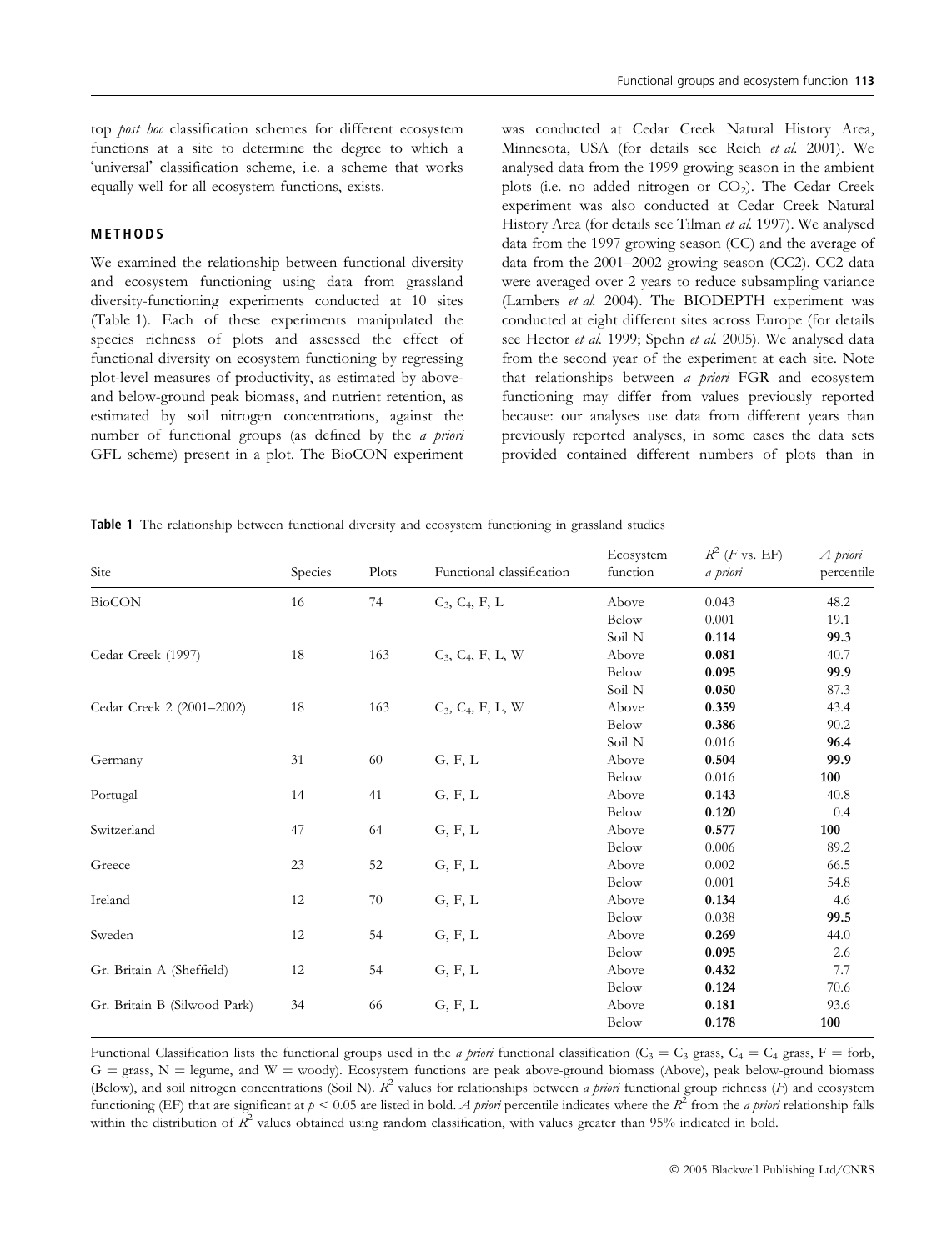earlier analyses, plots with no species planted were excluded from our analysis, and, for consistency, only linear regressions were used in our analyses while some of the previously published studies log-transformed FGR (Tilman 1997).

We developed *post hoc* classifications using Monte Carlo methods to randomly classify species from these experiments at values for  $F_{\text{max}}$  (i.e. number of groups into which the species are divided) for each site from 2 to  $S - 1$ , where  $S$  is the number of species employed in each experiment. Values of 1 and of S were not tested because they correspond to the intercept-only or a species richness model, respectively. There are justifications for comparing the *a priori* classifications only to *post hoc* classifications with the same  $F_{\text{max}}$  (Petchey & Gaston 2002). However, we were explicitly testing whether the *a priori* classifications could outperform any other functional classification scheme, as we felt the assumption that the optimum classification scheme contains three or four groups was unsupported. Clearly, our results will depend on the selection of our particular null model (Gotelli & Graves 1996). However, in 17 out of the 25 comparisons (data not shown), the highest performing post hoc classification had an  $F_{\text{max}}$  below 4. Therefore, the bias of our particular null model, if any, was to support the a priori classification scheme by including comparisons with post hoc classifications with a high  $F_{\text{max}}$ . For each site we constructed 50 000 randomized classifications. In each classification, one species, chosen at random, was assigned to each functional group from 1 to  $F_{\text{max}}$ . Any remaining species were assigned to groups at random. To ensure that all possible levels of  $F_{\text{max}}$  were sampled, we first constructed three random classifications for each level of  $F_{\text{max}}$  between 2 and  $S - 1$ . For all remaining classifications the level of  $F_{\text{max}}$  was determined randomly such that the probability of any given level of  $F_{\text{max}}$  equalled the proportion of the number of combinations with that level of  $F_{\text{max}}$  within the population of all possible combinations. After creating each classification, we counted the number of groups present in each plot and performed ordinary least-squares regression between the number of groups and the level of ecosystem functioning measured in each experimental plot. The precision of post hoc classification schemes was estimated as the  $R^2$  of the linear regression between FGR (the number of groups into which the post hoc scheme classified the species present in each experimental plot) and ecosystem functioning measurements for each experimental plot. Repeated runs of 50 000 iterations yielded similar distributions of  $R^2$  values, suggesting that this level of replication is sufficient to estimate the distribution of the entire population of classifications.

We determined the relative precision of the *a priori* scheme by comparing the  $R^2$  of the regression in the original study to the distribution of  $R^2$  values generated by the

post hoc classifications. We examined three commonly assessed ecosystem functions: (1) above-ground plant biomass, (2) below-ground plant biomass, and (3) soil nitrogen concentrations.

To assess the degree to which the top-performing post hoc classification schemes for each ecosystem function at each site grouped species together, we calculated a similarity index derived from Jaccard's similarity index for pairs of classification schemes (Magurran 1988): Similarity  $=$  $j/(a + b - j)$ , where j is the number of species pairs that are classified together in both classification schemes, a is the number of species pairs classified together in Classification 1 and  $b$  is the number of species pairs classified together in Classification 2. This similarity score ranges from 0 when the two classification schemes do not group any species pairs in the same manner to 1 when all of the species pairs grouped together in one classification are also grouped together in the other classification. We arbitrarily selected the 50 classification schemes with the highest  $R^2$  between FGR and ecosystem function, representing the top 0.01% of all post hoc classification schemes and calculated the similarity index for each pair-wise comparison within this group. We then selected a random set of 50 from the remaining 49 950 classifications and calculated all pair-wise similarity scores as a null comparison. The Jaccard's similarity index is biased by the number of species in a community (in this case, the number of species in an experiment) (Magurran 1988), so to standardize the similarity of classification schemes between experiments with different numbers of species, we calculated an Associative Similarity Index (Sim<sub>TOP</sub> - SimRAN)/  $Sim<sub>RAN</sub>$ , where  $Sim<sub>TOP</sub>$  is the mean pair-wise similarity of the top 50 classification schemes for a given site and ecosystem function and  $Sim<sub>RAN</sub>$  is the mean pair-wise similarity of the randomly selected 50 classification schemes for the same site and ecosystem function. This index provides an estimate of the degree to which the top 50 classifications are more similar to each other in the manner in which they grouped species together than are 50 random classifications, e.g. an ASI of 1 indicates that the average similarity of pairs of top classifications is 100% greater than the average similarity of pairs of randomly selected classifications.

If the most precise classification schemes for different ecosystem functions at a given site grouped species together in a similar fashion, this would provide evidence for the existence of a single classification scheme that works equally well for all ecosystem functions at that site. To test this hypothesis, we used the Associative Similarity Index described above to calculate the mean of all pair-wise similarity scores between the top 50 classification schemes from two different ecosystem functions at a given site and the mean of all pair-wise comparisons of 50 random classification schemes from each ecosystem function. We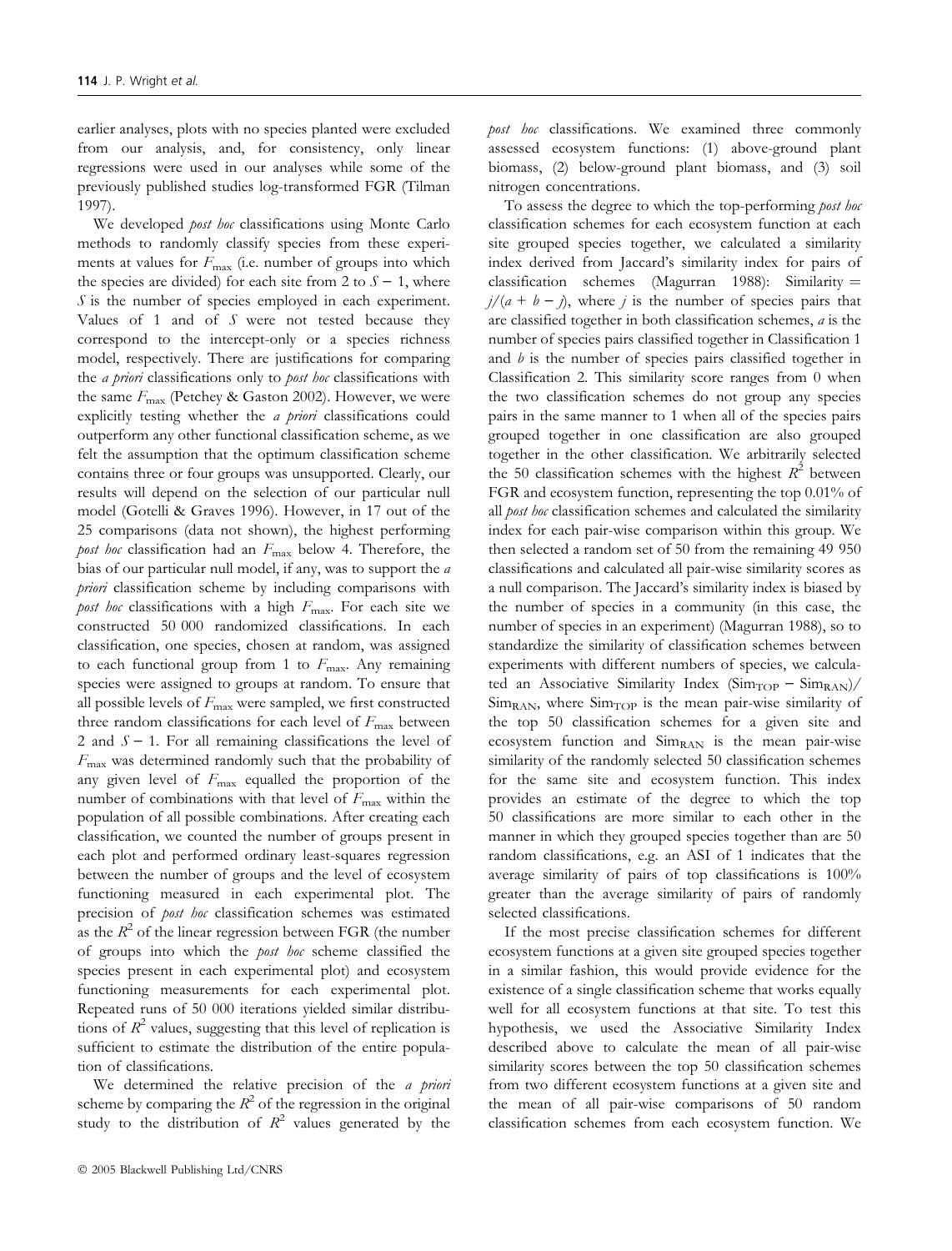then calculated the Associative Similarity Index for each combination of two ecosystem functions at each site as described above. Because no sites used the same set of species, we were unable to test the similarity of functional classifications across sites.

#### RESULTS

For 11 of the 25 cases, the *a priori* GFL functional scheme had a level of precision that was at or below the median for the post hoc classification schemes (Fig. 1, Table 1). Although at most sites (17 of 25), the relationships between  $F$  and ecosystem functioning using the a priori GFL functional classification were statistically significant, these relationships were typically weak, with the  $R^2$  of the regression exceeding 0.2 in only six instances. Furthermore, in only five instances did the  $R^2$  of statistically significant relationships between



**Figure 1** The distribution of  $R^2$  values between functional group richness and (a) above-ground biomass, (b) below-ground biomass, and (c) soil nitrogen concentrations using random classifications at 10 experiments ( $BC = BioCON$ ,  $CC = Cedar$  Creek 1997,  $CC2 = Cedar Creek 2001–2002$ ,  $Ger = Germany$ ,  $Por = Portu$ gal, Swi = Switzerland, Gre = Greece, Ire = Ireland, Swe = Sweden,  $GBA =$ Sheffield,  $GBB =$ Silwood Park). The middle bar of each box represents the median values of the distribution, the upper and lower edges of each box, the 75th and 25th percentile respectively, the whiskers the 90th and 10th percentile, and additional dots, outliers. The  $R^2$  value of the relationship between functional group richness and ecosystem functioning using a priori GFL functional classifications at each site is indicated by the dash.

FGR and ecosystem functioning using the a priori GFL classification fall above the 95th percentile of the distribution of  $R^2$  values generated using *post hoc* classifications.

The a priori GFL classification scheme performed best when predicting below-ground biomass, outperforming *post* hoc classification schemes at four of the sites. At one site (Germany), the a priori GFL functional classification scheme outperformed random classifications for both above- and below-ground biomass. However, across all sites, there was no correlation between the relative success of a priori functional groups in predicting above- and below-ground productivity at a site (Pearson correlation coefficient  $=$ 0.224,  $n = 11$ ,  $p = 0.51$ ).

We analysed data from the Cedar Creek experiment at two different time points (1997 and 2001–2002), and although the precision of the a priori GFL classification scheme increased dramatically over time for both aboveand below-ground biomass, the rank of the a priori GFL classification scheme relative to the random classifications remained similar.

The average pair-wise similarity of the 50 top-performing classification schemes created by randomization for a given ecosystem function was generally low, ranging from 0.043 (Switzerland, above-ground biomass) to 0.242 (Sweden, below-ground biomass). However, across all sites, the average similarity of the top 50 classifications was approximately double the similarity between 50 classifications drawn at random from the remaining 49 950 classifications (Fig. 2). Overall, at a given site, the average pair-wise similarity of 50 top-performing classification schemes for



Figure 2 Similarity of the top 50 *post hoc* classifications in grouping species together relative to a random selection of 50 post hoc classifications within and between ecosystem functions. An Associative Similarity Index (see Methods for details of calculation) of 0 represents no difference in mean pair-wise similarity between the top 50 classifications and the randomly selected 50 classifications while a score of 1 represents a 100% increase in mean pairwise similarity between the top 50 classifications and the randomly selected 50 classifications. Mean ASI are shown with 1 standard error.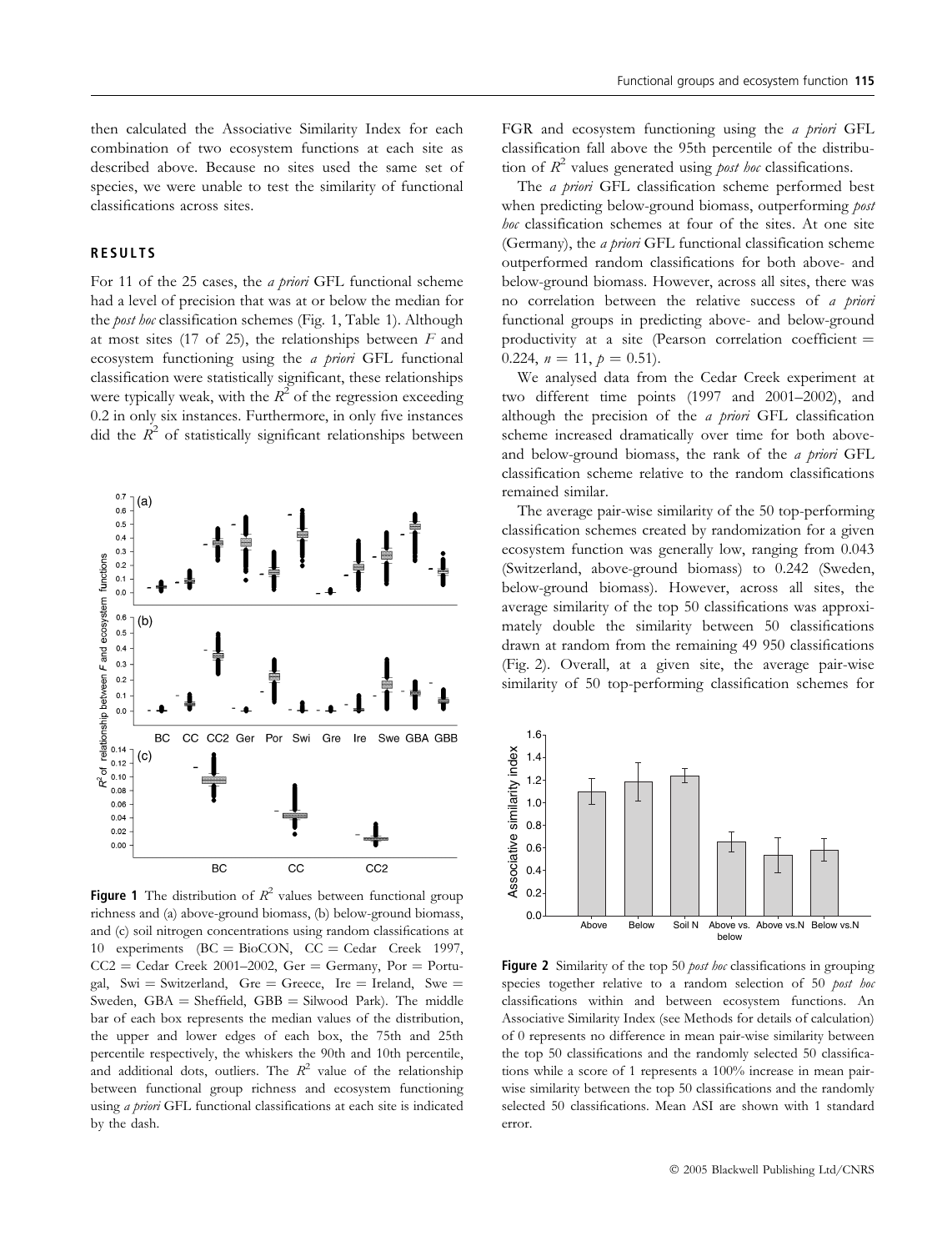

Figure 3 The relationship between functional diversity as estimated using a priori GFL classification scheme (open squares) and the best performing post hoc classification scheme (closed circles) and above-ground biomass for all sites. Functional diversity is the fraction of all possible functional groups planted in each plot. Note that functional diversity values for the a priori classification have been slightly offset for clarity. Best-fit linear relationships between functional diversity and ecosystem functions using a priori classification scheme (dotted line) and post hoc classification scheme (solid line) are also shown. (a) BioCON, (b) Cedar Creek 1997, (c) Cedar Creek 2001-2002, (d) Germany, (e) Portugal, (f) Switzerland, (g) Greece, (h) Ireland, (i) Sweden, (j) Sheffield, (k) Silwood Park.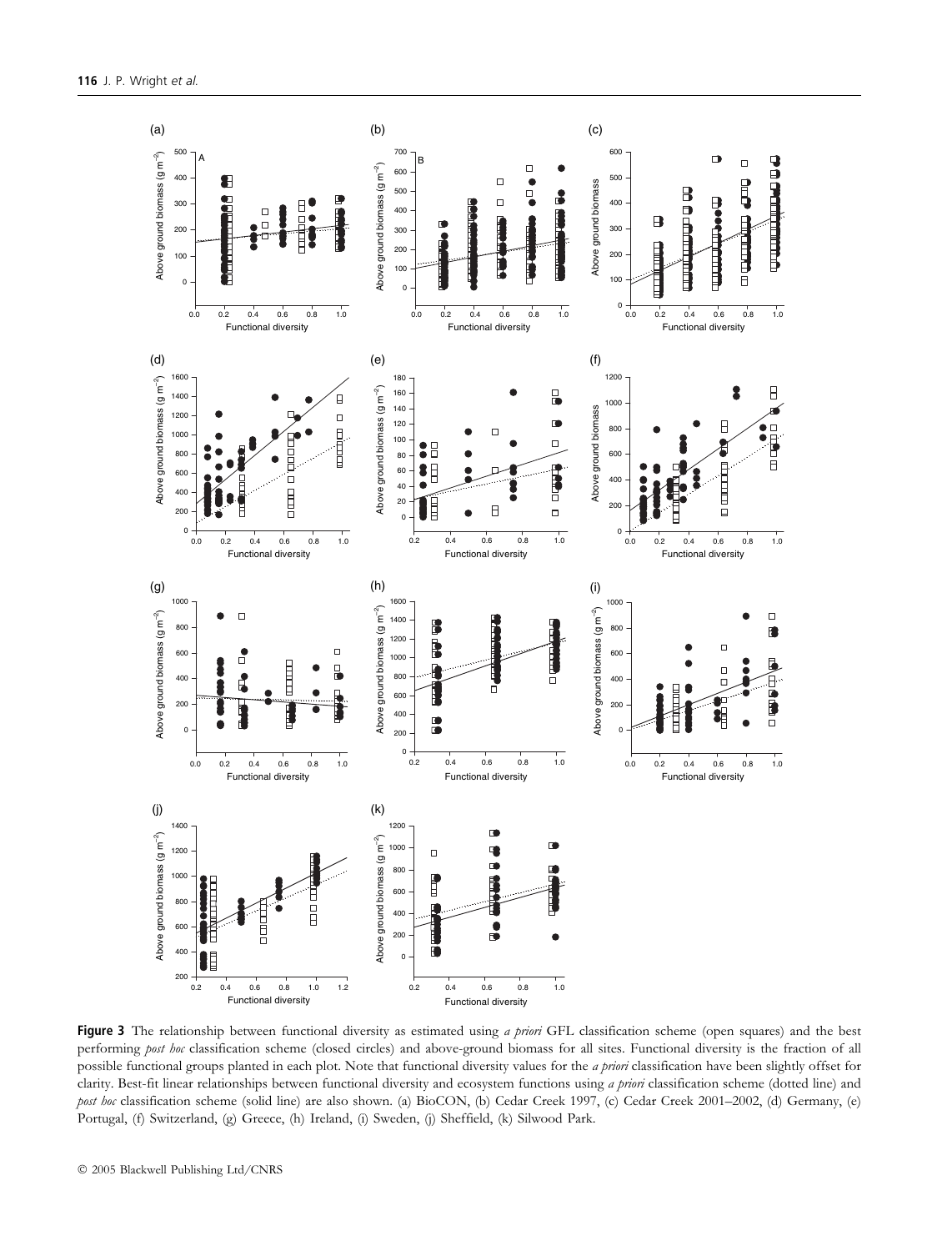

Figure 4 The relationship between functional diversity as estimated using a priori GFL classification scheme (open squares) and the best performing post hoc classification scheme (closed circles) and below-ground biomass for all sites. Functional diversity is the fraction of all possible functional groups planted in each plot. Note that functional diversity values for the a priori classification have been slightly offset for clarity. Best-fit linear relationships between functional diversity and ecosystem functions using a priori classification scheme (dotted line) and post hoc classification scheme (solid line) are also shown. (a) BioCON, (b) Cedar Creek 1997, (c) Cedar Creek 2001–2002, (d) Germany, (e) Portugal, (f) Switzerland, (g) Greece, (h) Ireland, (i) Sweden, (j) Sheffield, (k) Silwood Park.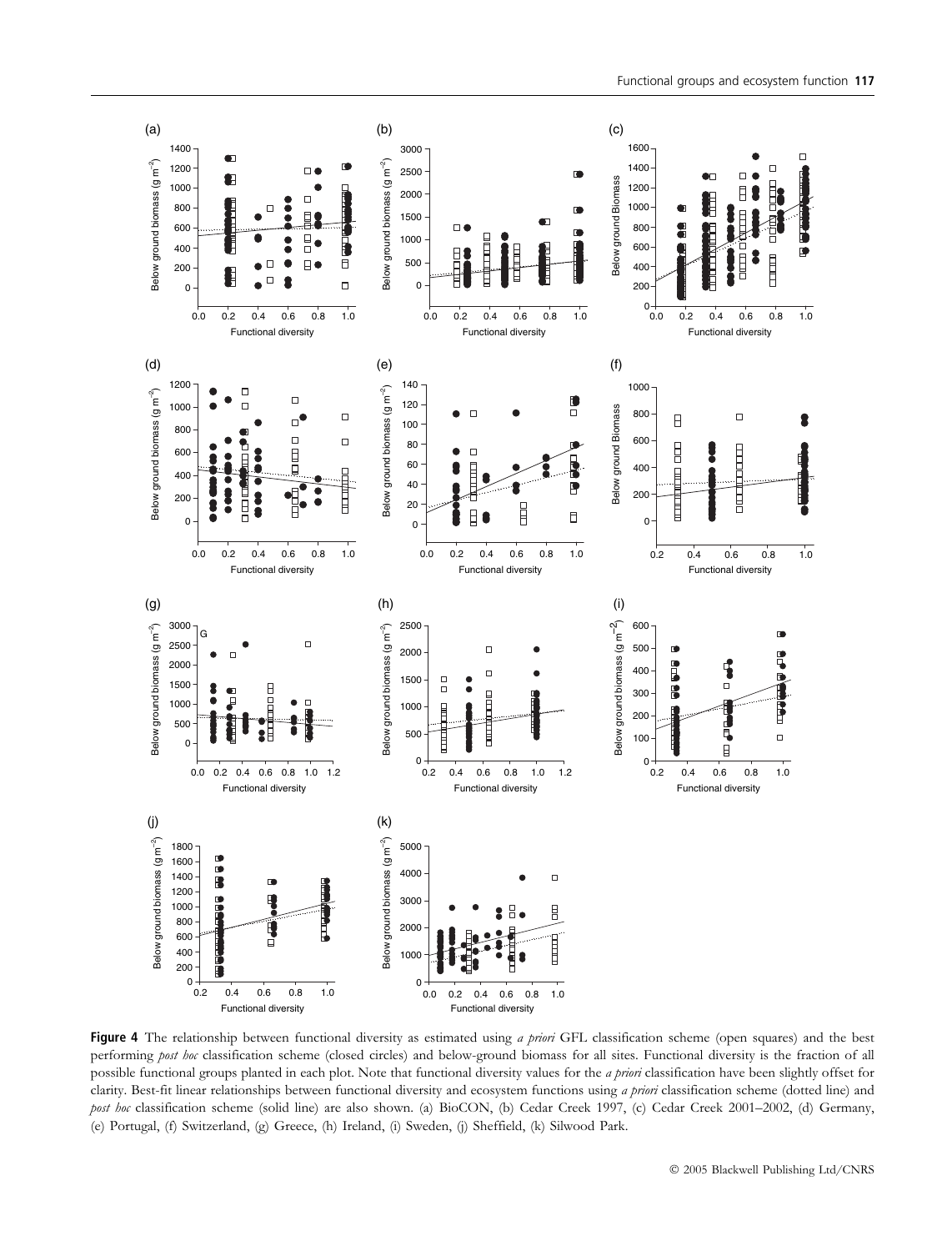

Figure 5 The relationship between functional diversity as estimated using *a priori* GFL classification scheme (open squares) and the best performing post hoc classification scheme (closed circles) and soil nitrogen for all sites. Functional diversity is the fraction of all possible functional groups planted in each plot. Note that functional diversity values for the *a priori* classification have been slightly offset for clarity. Best-fit linear relationships between functional diversity and ecosystem functions using a priori classification scheme (dotted line) and post hoc classification scheme (solid line) are also shown. (a) BioCON, (b) Cedar Creek 1997, (c) Cedar Creek 2001–2002.

different ecosystem functions was lower than the similarity of the top 50 classification schemes within an ecosystem function, ranging from 0.048 (Switzerland above-ground biomass vs. below-ground biomass) to 0.18 (Ireland, aboveground biomass vs. below-ground biomass). However, the average similarity of the top 50 classifications across ecosystem functions was still higher than the similarity of 50 random classifications across functions (Fig. 2).

In general, the ability of the best *post-hoc* classification to predict ecosystem functioning was higher when predicting above-ground biomass than when predicting below-ground biomass and soil nitrogen (Figs 3–5).

### **DISCUSSION**

These findings show that for key ecosystem functions many possible functional classification schemes exist that can potentially predict ecosystem response to changes in biodiversity and many of these have greater explanatory power than the *a priori* GFL classification commonly in use. In spite of its wide use, due to the appeal of its biological foundation, the GFL classification scheme often has low explanatory power, and may, in many instances, be no more effective than classifying species into completely random groups. Alternative schemes for assessing functional diversity based explicitly on ecophysiological and morphological traits of species (Craine et al. 2002; Petchey & Gaston 2002; Reich et al. 2003; Mouillot et al. 2005), while potentially more system-specific (but see Diaz et al. 2004; Wright et al. 2004) and dependent on initial trait selection and weighting, may capture more of the functional variation that leads to diversity effects than traditional functional classifications (Petchey 2004). The *post hoc* methods outlined here are another potential solution to the challenge of identifying the functional groups responsible for maintaining ecosystem functioning. However, it is important to note that post hoc methods identify best-fit functional groups for existing experiments. As such, to avoid risks of non-independence or circularity, they require independent empirical tests that can confirm the efficacy of such groupings. In addition, although the *post hoc* method can identify groupings that perform well in predicting ecosystem functions, without further analysis, it still does not reveal which functional traits are important for establishing a mechanistic understanding of the biotic controls on the ecosystem function of interest.

The ability of the optimal post hoc classification schemes to predict ecosystem functioning was much higher for aboveground biomass than for either below-ground biomass or nitrogen retention (as estimated by soil nitrogen concentrations). It is possible that this result reflects a flaw in theory that predicts that functional differentiation should be equally important in regulating primary production and nutrient cycling. However, it seems more likely that in annual grasslands, peak above-ground biomass represents an adequate surrogate for primary productivity, while belowground biomass and soil nitrogen concentrations are poor surrogates for primary productivity and nutrient retention respectively, because of year-to-year carryover of belowground biomass and rapid nitrogen cycling in these frequently nitrogen limited systems. It is also possible that the low degree of explanatory power in some of our relationships was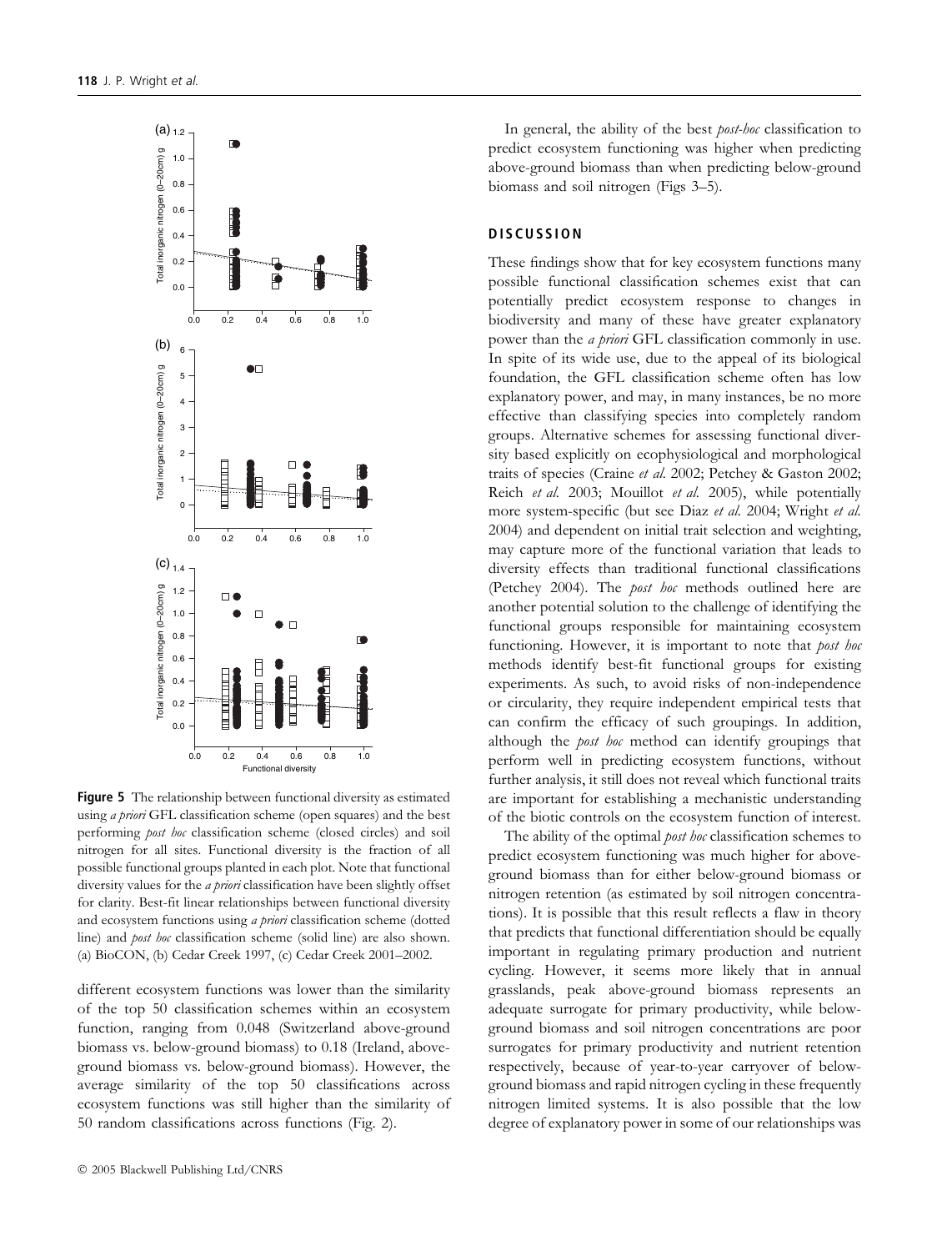due to significant non-linearity in the response of ecosystem functioning to changes in functional diversity. However, such non-linearities were not readily observed.

Furthermore, while for a given ecosystem function at a particular site, the top-performing post hoc classifications did group species together in a more similar fashion than a random selection of post hoc classification schemes, the overall similarity was quite low. This suggests that there are multiple ways to group species that still result in a relatively high ability to explain the covariance between FGR and ecosystem functioning. The lack of a single 'optimal' classification scheme could be because there are only a few species that are driving ecosystem function (Grime 1998) and as long as they are classified appropriately, the classification of the remaining species is irrelevant. Alternatively, this result could be due to the fact that because traits are distributed in a continuous fashion within an assemblage or there is little correlation between traits, there is no single optimal classification. If this is the case, functional diversity will be more appropriately characterized by a multivariate index of what volume of 'trait-space' a group of species occupies (Walker et al. 1999; Petchey & Gaston 2002; Mouillot et al. 2005) than a simple count of arbitrary functional groups. Without further data on the distribution of traits among species and a better understanding of which traits affect ecosystem functioning, it is difficult to distinguish between these two hypotheses.

Given that top-performing *post hoc* classification schemes were less similar between than within ecosystem functions, the existence of a 'universal' classification scheme, i.e. one that performs equally well in capturing the effects of functional diversity on multiple ecosystem functions, seems unlikely. Different ecosystem functions are quite likely to be strongly affected by different traits, and the form of the relationship between functional diversity and ecosystem functioning can vary across ecosystem functions, and ecosystems. For example, nitrogen retention will be driven primarily by traits that affect nitrogen uptake (e.g. tissue C:N, root distribution, symbiotic nitrogen fixation) and decomposition, while productivity will be driven by traits related to carbon acquisition (e.g. photosynthetic rate, water use efficiency, plant architecture). While some of these traits are likely to be correlated, representing differing resource acquisition strategies (Wright et al. 2004), large databases analysing the distribution of traits among species tend to find an even distribution of species in trait-space rather than the distinct clustering that would indicate unique resource acquisition strategies (Craine et al. 2001; Diaz et al. 2004). To the extent that the top-performing *post hoc* classification schemes for predicting different ecosystem functions at a site are more similar to each other than are random classifications, one could argue that classifications that work well for one ecosystem function work well for another.

However, given the low overall similarity, it is likely to be more profitable to investigate exactly which plant traits are responsible for particular ecosystem functions and to only include relevant traits in future calculations of functional diversity.

Collectively, our findings suggest that the use of the a priori GFL classification by current studies has underestimated the role of functional diversity for two reasons. First, the *a priori* GFL functional classification has often been an ineffective scheme compared to alternatives identified by the Monte Carlo *post hoc* method. Second, given the analysis of the similarity of classification schemes both within and between ecosystem functions at a site, it appears that there is unlikely to be any single grouping of species that accurately captures the functional diversity of an assemblage. Given global declines in biodiversity due to habitat transformation, biological invasions, and overexploitation (Wilcove et al. 1998), understanding the ecosystem consequences of such widespread change remains one of the major challenges of contemporary ecological research (Loreau et al. 2001, 2002). To the extent that biodiversity loss involves losses in functional diversity, identification of effective measures of functional diversity are necessary to predict changes in ecosystem functions and the services derived from them (Daily et al. 1997).

## ACKNOWLEDGEMENTS

The authors would like to thank the many people responsible for conducting the experiments from which these data were collected. This manuscript was improved by comments from E. Bernhardt, D. Hooper, O. Petchey, and an anonymous referee. This work was supported by NSF DEB 0130289 and is a product of the BioMERGE network.

#### **REFERENCES**

- Chapin, F.S., III, Reynolds, H.L., D'Antonio, C.M. & Eckhart, V.M. (1996). The functional role of species in terrestrial ecosystems. In: Global Change and Terrestrial Ecosystems (eds Walker, B. & Steffen, W.) Cambridge University Press, Cambridge, pp. 403–430.
- Craine, J., Froehle, J., Tilman, D., Wedin, D. & Chapin, F.S., III (2001). The relationship among root and leaf traits of 76 grassland species and relative abundance along fertility and disturbance gradients. Oikos, 93, 274-285.
- Craine, J.M., Tilman, D., Wedin, D., Reich, P., Tjolker, M. & Knops, J. (2002). Functional traits, productivity and effects on nitrogen cycling of 33 grassland species. Funct. Ecol., 16, 563-574.
- Daily, G., Alexander, S., Ehrlich, P.R., Gouler, L., Lubchenco, J., Matson, P.A. et al. (1997). Ecosystem services: benefits supplied to human societies by natural ecosystems. Issues Ecol., 2, 1-18.
- Diaz, S. & Cabido, M. (2001). Vive la difference: plant functional diversity matters to ecosystem processes. Trends Ecol. Evol., 16, 646–655.